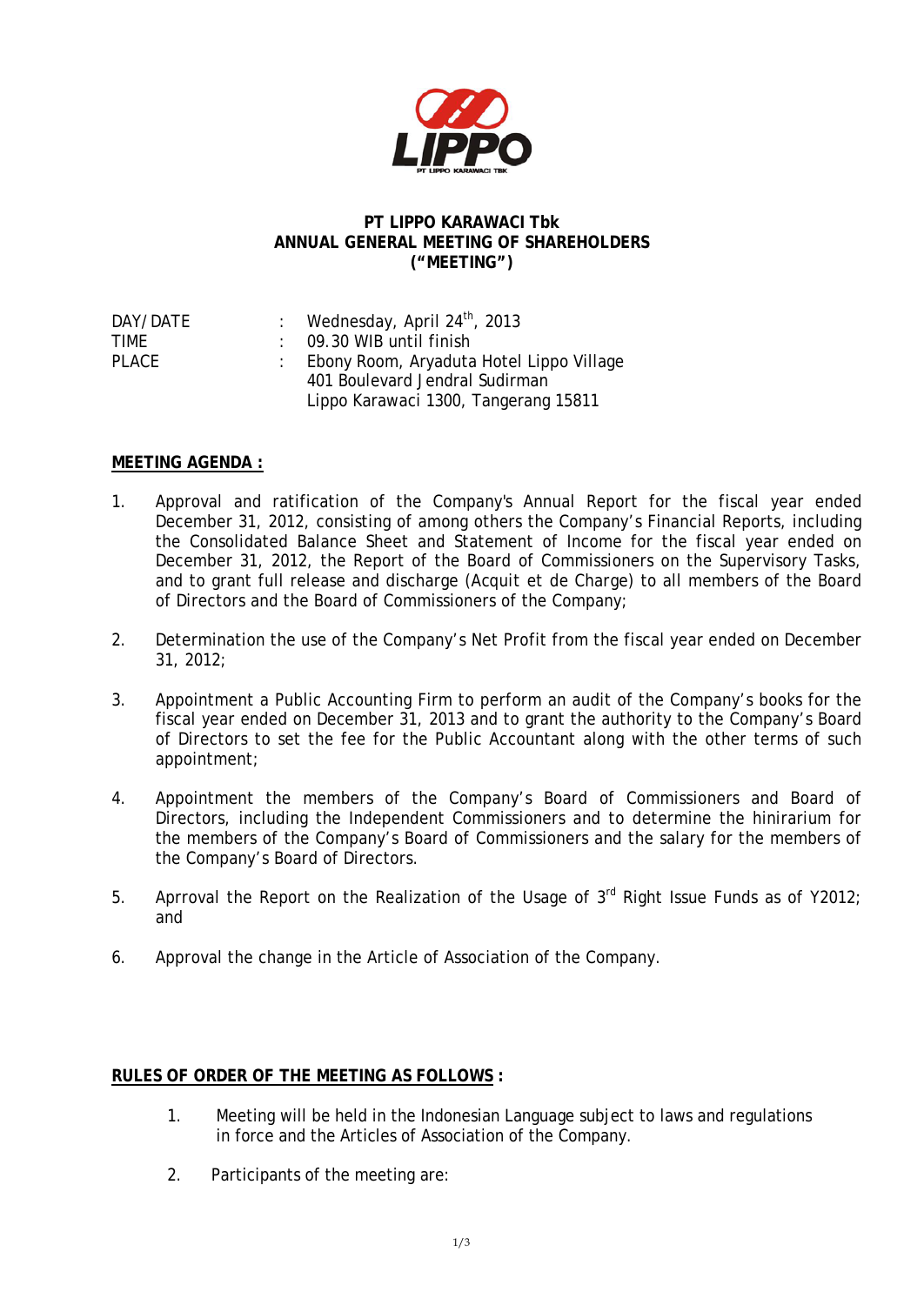- a. The shareholders whose names are registered in the Register of Shareholders on Monday, April 8, 2013 until 16:00 Western Indonesian Time or his appointed proxy-holders, which has the right to express opinions and vote in the Meeting. The shareholders or their appointed proxy-holders present at the Meeting valid; hereinafter referred to as the Shareholders.
- b. Party invitations are not shareholders in attendance at the invitation of the Board of Directors and do not have the right to issue an opinion or vote at the Meeting, unless requested by the Chairman of the Meeting.
- 3. The Chairman of the Meeting is entitled to ask who attended this meeting to prove his right to be present and to make a sound.
- 4. All Meeting events are discussed on an ongoing basis.
- 5. When finished discussing each meeting agenda, the Shareholders are given the opportunity to ask questions, opinions, proposals or suggestions related to the meeting agenda discussed.
- 6. The Chairman of the Meeting will provide an opportunity for Shareholders to ask questions and / or express their opinions before a vote is held regarding an agenda that is related with the Meeting, with the following procedure:
	- a) Shareholders who wish to submit questions and / or express his opinion to raise their hand so that the officer can give Enquiry Form. On the form must include the names, addresses, job title, company name represents the number of shares owned or represented, as well as any questions or opinions. Sheets will be taken by the official inquiry and submitted to the Chairman of the Meeting.
	- b) Then, the Chairman of the Meeting will provide answers or responses one by one to the questions posed by the relevant Shareholders Meeting agenda is concerned, the Chairman of the Meeting may request assistance from members of the Board of Directors or any other party to answer questions posed.
- 7. For each meeting agenda, meeting participants were given the opportunity to do a question and answer within 10 minutes and can be extended if deemed necessary by the Chairman of the Meeting.
- 8. Decision-making will be done after all the questions are answered is completed and / or after the question and answer period is completed.
- 9. The decision will be taken based on consultation and consensus. If no agreement is reached, the decision will be taken through voting.
- 10. The voting is done by raising hands with the following procedure:
	- a. Each share entitles its holder to issue 1 (one) vote. If a Shareholder has more than 1 (one) share, then he is only required to provide a sound one (1) time and a voice that represents all the shares owned or represented.
	- b. For agenda 1 to 5, legitimate decision is taken by polling the affirmative vote of more than 1/2 (one half) of the total valid votes cast at the Meeting.
	- c. For agenda 6, legitimate decision is taken by the affirmative vote of voting more than 2/3 (two thirds) of the total valid votes cast by the Meeting.